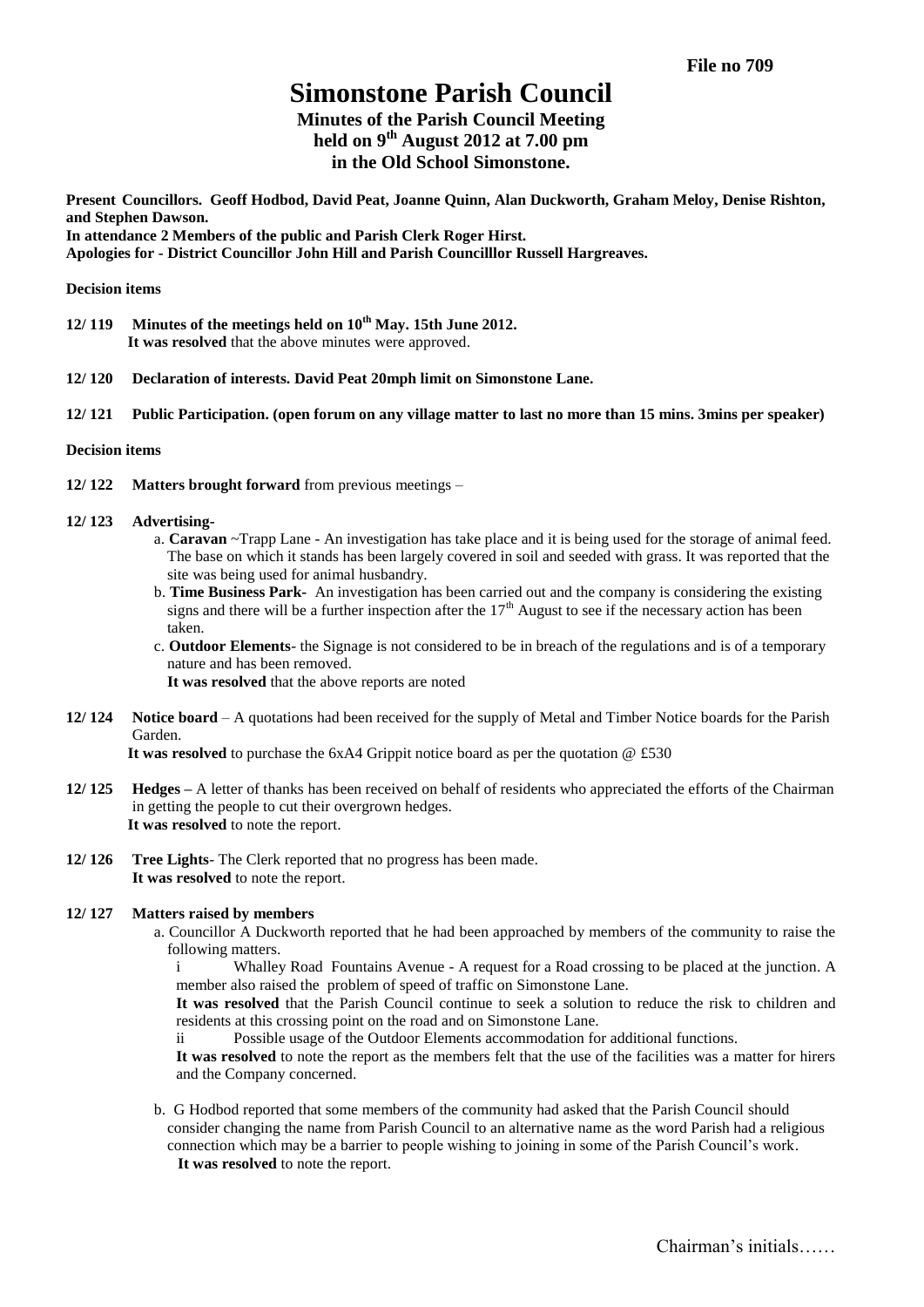#### **12/ 128 Councillors reports**

- a. **Councillor Steve Dawson** –Reported that he had attended a meeting of Read Parish Council and found it useful and that it would help if both Clerks would exchange agendas, minutes and a member of each Parish Council attend the other council as observers.
- b. **Standing orders** were suspended for the Chairman of Read Parish Council to confirm the recommendation and give further information on the results of their recent consultation of the Read Parish Plan
- **It was resolved** to accept the recommendations above.

#### **12/ 129 Reports**

#### a. **Governance.**

i Concern had been expressed about the relationship and authority of a working party. The Clerk explained that working parties are responsible for their own administration and had no powers as their function was to act as advisory bodies only on the topic as identified by the Parish Council. They have a membership of villagers who wished to contribute it's brief and can submit reports and recommendations to the Parish Council for consideration.

**It was resolved** to approve the report.

ii **Code of Conduct 2007** The Clerk reported that due to the abolition of the Standards Board there was a requirement for the Parish Council to adopt a replacement for it.

**It was resolved** that the Parish Council should adopt the New Ribble Valley Code of Conduct.

iii **Website** management, following a report by the Chairman that a Facebook and a Twitter account had been opened on the internet, members expressed concern about this development and its implications.

**It was resolved that** members should not use the accounts until the Governance Working Party had met to consider the development and report to the Parish Council meeting.

b. **Parish Plans** – The Working party had discussed methods and topics to be considered in the development of a Parish Plan and they would meet on the  $16<sup>th</sup>$  August at 7pm at the Stork Hotel.

#### **12/ 130 LCC**

a. 20mph Scheme for Simonstone Whilst the scheme had been promulgated some modifications had been requested ie that School Lane and Clough Lane be included in the scheme as well as a length of the A671 from Scott Ave to Clough Lane to be considered for inclusion during the School opening and closing times.

**It was resolved** that this request be confirmed.

#### **12/ 131 RVBC**

- a. The Clerk reported on the RV Village Amenities Grant scheme. **It was resolved** to note the report and consider it in future years.
- b. **Planning consultation** The Clerk reported that RVBC would continue to distribute hard copies of planning applications as usual, though the District Council is seeking ways of maximising the use of IT in order to reduce costs.

**It was resolved** to note the report.

## **12/ 132 LALC**

a. **Councillor Duckworth** reported on a recent meeting on 10<sup>th</sup> July of the Ribble Valley Branch Meeting and told the meeting that the meeting had discussed Localism, Knot weed and the winding up of the Ribble Valley Strategic Partnership

**It was resolved** to note the report

#### b. **Workshops-**

- Risk Assessment –3/10/12,£25- Cllr Duckworth
- ii New Councillors and Clerks Course  $13<sup>th</sup>$  and  $27<sup>th</sup>$  October 2012@£30 per module,-Cllrs Meloy and Quinn.
- **It was resolved** that the above members attend the above courses.